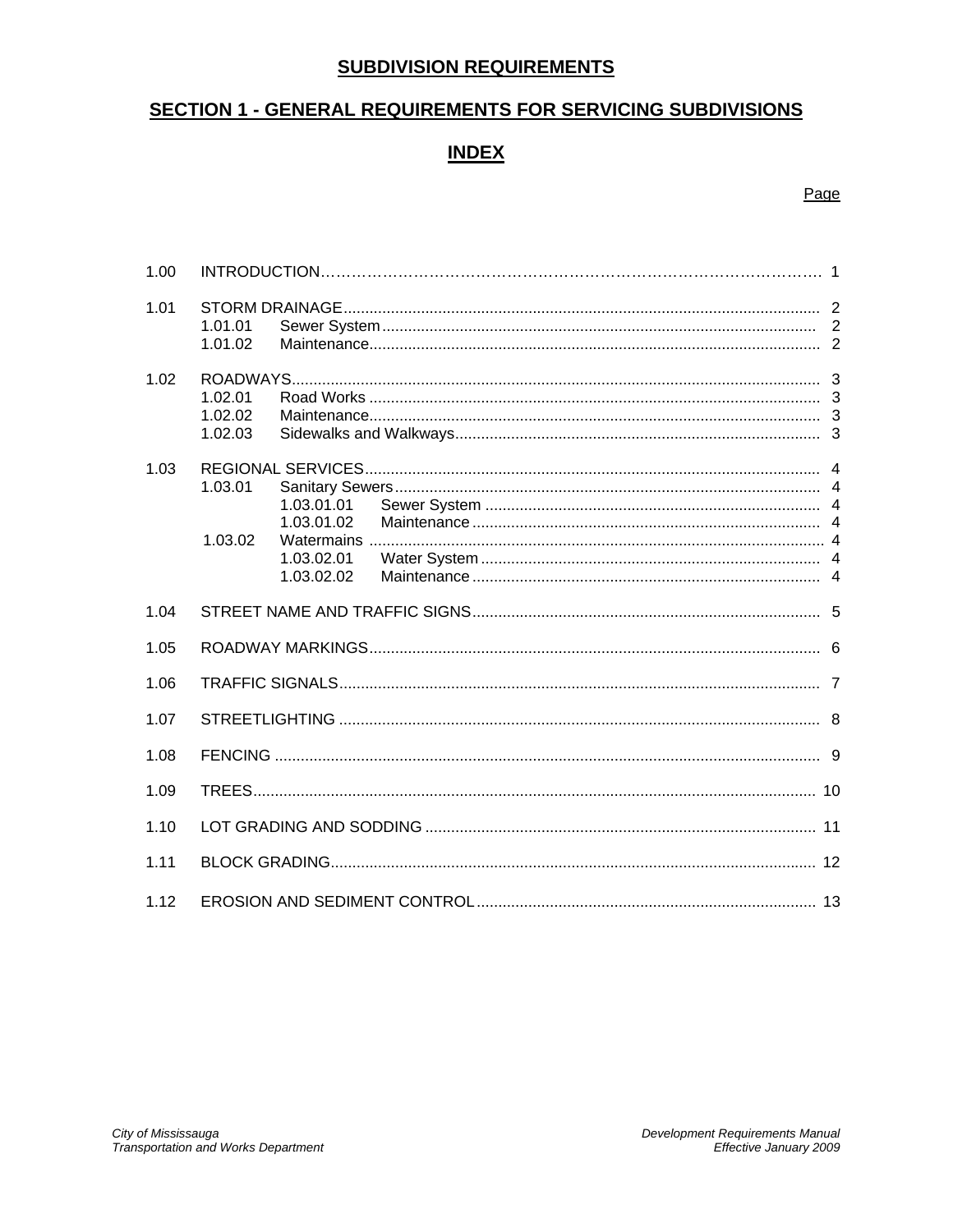# **1.00 INTRODUCTION**

This section indicates the general requirements of the City of Mississauga with respect to the provision of municipal services within a new subdivision. More detailed requirements, policies and procedures are found throughout this manual under the respective sections.

Unless otherwise indicated, construction within the City of Mississauga will conform to the standards and requirements of the Ontario Provincial Standards.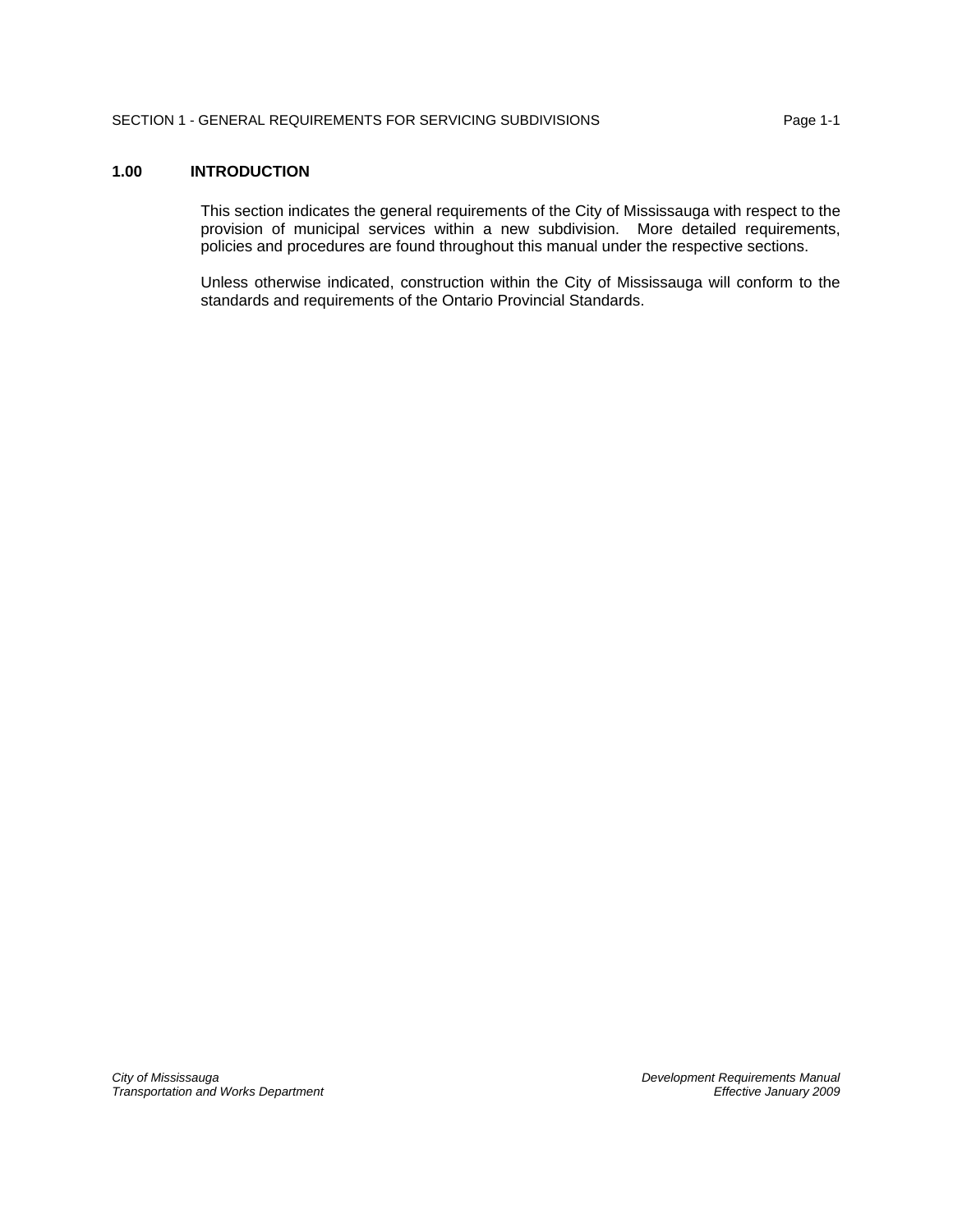#### **1.01 STORM DRAINAGE**

#### **1.01.01 Sewer System**

Storm sewers designed and constructed in accordance with the most recent requirements and specifications of the City of Mississauga are required on every street within all plans of residential subdivision. Storm sewers shall be of adequate size and depth to provide service for the development of lands within the upstream watershed and/or for the drainage of any areas designated by the Commissioner of Transportation and Works. Storm drainage shall be directed to an outlet considered adequate in the opinion of the Commissioner of Transportation and Works.

Channel works, bridges, culverts and all other drainage structures or works shall be designed and constructed in accordance with the most recent drawings and specifications and are to be approved by the Commissioner of Transportation and Works and all other applicable agencies such as the Ministry of Environment and Energy, the local Conservation Authority and the Ministry of Natural Resources, etc...

#### **1.01.02 Maintenance**

Storm sewers shall be guaranteed for a **minimum** period of one year after the City has issued preliminary inspection approval. Notwithstanding the storm sewers will not be released from the maintenance period until base asphalt approval has been granted for the subdivision. All above ground storm sewer appurtenances shall be maintained until assumption of the subdivision.

Channel works (including headwall structures) shall be maintained until assumption of the subdivision.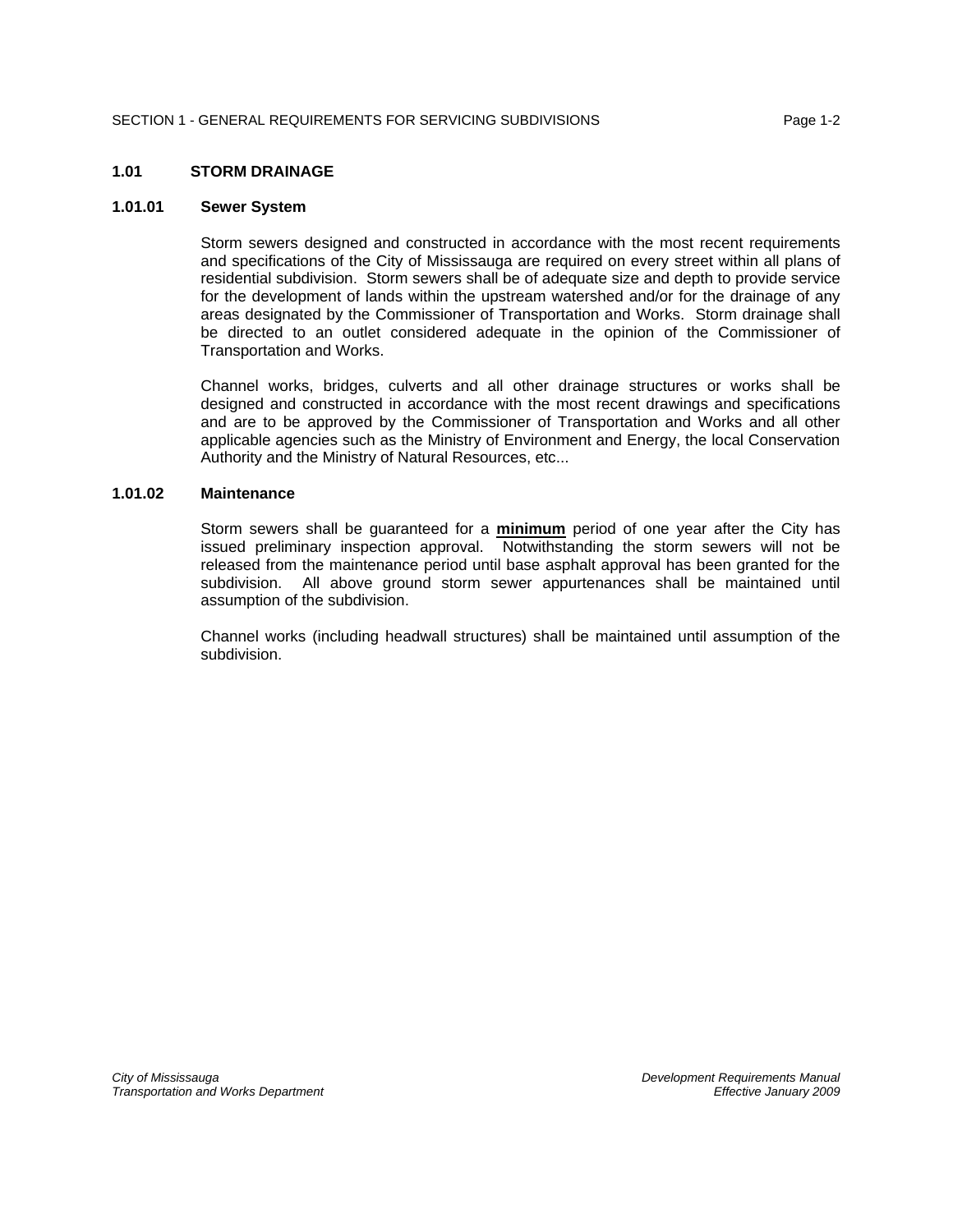#### **1.02 ROADWAYS**

#### **1.02.01 Road Works**

Asphalt roadways complete with concrete curbs and gutters designed and constructed in accordance with the most recent requirements and specifications of the City and the Ontario Provincial Standards are required on all road allowances within the plan of subdivision. The geometric standard of the roadway shall be as stipulated in the City Standards and Drawings designated by the Commissioner of Transportation and Works. The balance of the road allowance not occupied by the roadway, driveways, splash pad or sidewalks shall be graded and completely top soiled and sodded to the satisfaction of the Commissioner of Transportation and Works.

#### **1.02.02 Maintenance**

Above ground services shall be guaranteed for a period of three years after base asphalt approval, or three months after the issuance of top course of asphalt approval, whichever comes later.

#### **1.02.03 Sidewalks and Walkways**

Sidewalks are required in subdivisions in accordance with City standards and guidelines and where specified by the Commissioner of Transportation and Works.

Where the development generates the need, in the opinion of the Commissioner of Transportation and Works, sidewalks may be required on existing streets external to the plan or streets where reverse frontage is proposed.

Walkways shall be constructed as required within the plan for the proper circulation of pedestrian traffic and shall be in accordance with the most recent requirements and specifications of the City of Mississauga.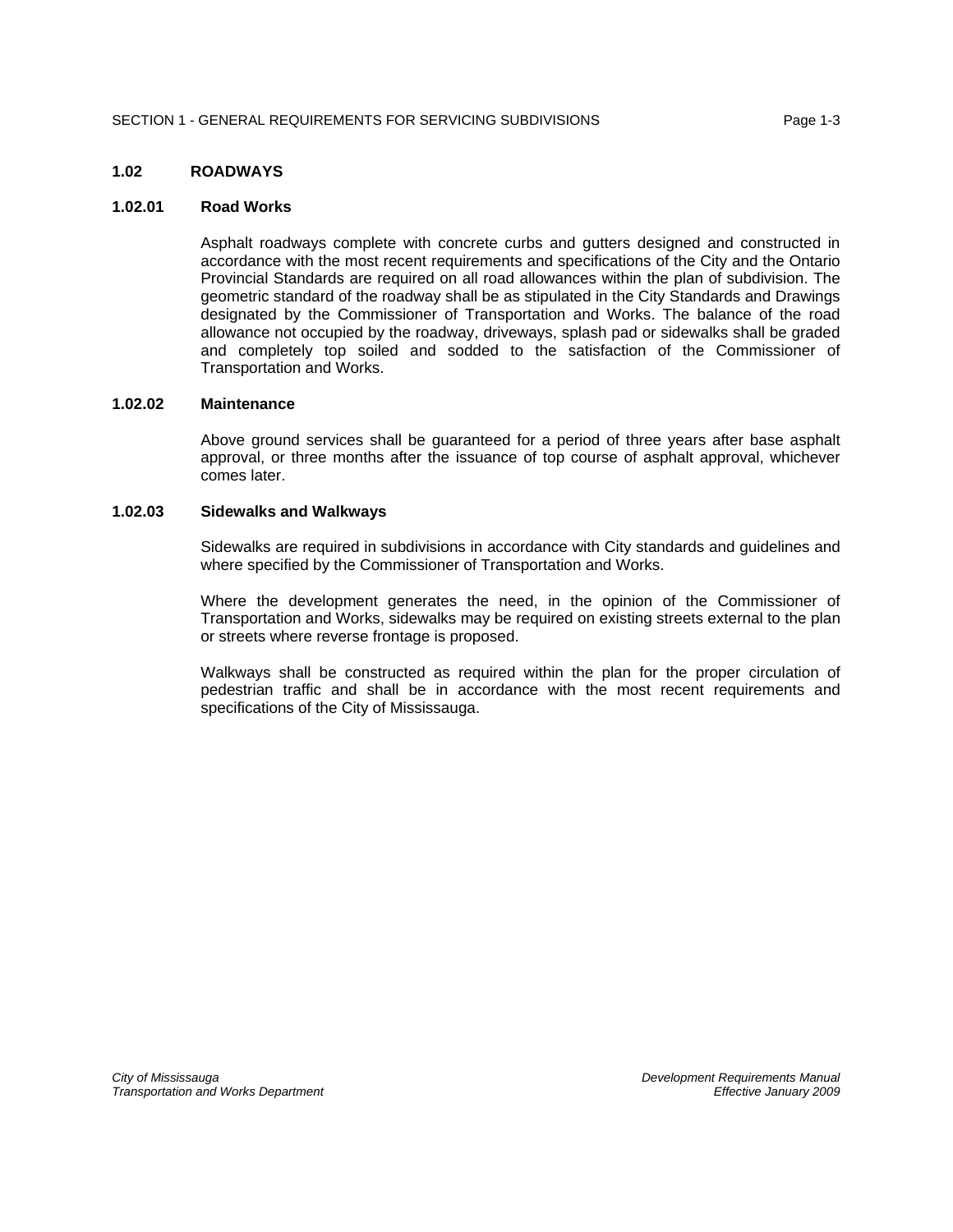#### **1.03 REGIONAL SERVICES**

#### **1.03.01 Sanitary Sewers**

#### **1.03.01.01 Sewer System**

Sanitary sewers *shall be designed* and constructed in accordance with the Region of Peel design Criteria and Development Procedures Manual, latest edition in all residential *subdivisions.* Sanitary sewers shall be of adequate size and depth to service the adjacent external lands where so required by the Regional Commissioner. A sewer connection from the sewer main to the edge of the road allowance shall be constructed for each lot or building block in the plan of subdivision.

#### **1.03.01.02 Maintenance**

Sanitary sewers shall be guaranteed for a minimum period of one year after preliminary inspection approval by the Region, but shall not be released from the maintenance period until at least the base course of asphalt has been constructed on all roads within the subdivision. Above ground sewer appurtenances shall be maintained until assumption of the subdivision.

### **1.03.02 Watermains**

#### **1.03.02.01 Water System**

Watermains and appurtenances shall be constructed on all streets within the plan of subdivision and shall be designed and constructed in accordance with the Region of Peel *design Criteria and Development Procedures Manual, latest edition.*

A separate water service connection shall be provided to the edge of the road allowance for each lot or building block within the plan of subdivision. Water services shall be *designed and constructed in accordance with the Region of Peel design Criteria and Development Procedures Manual, latest edition.*

#### **1.03.02.02 Maintenance**

Watermains, appurtenances and services shall be guaranteed for a minimum period of one year after preliminary inspection approval by the Region of Peel, but shall not be released from the period of maintenance until base asphalt approval has been granted for the subdivision. All above ground watermain appurtenances shall be maintained for a period of three (3) years from the date of preliminary acceptance, or one year after the issuance of top course asphalt approval, whichever is the latter.

*City of Mississauga Development Requirements Manual Transportation and Works Department Effective January 2009*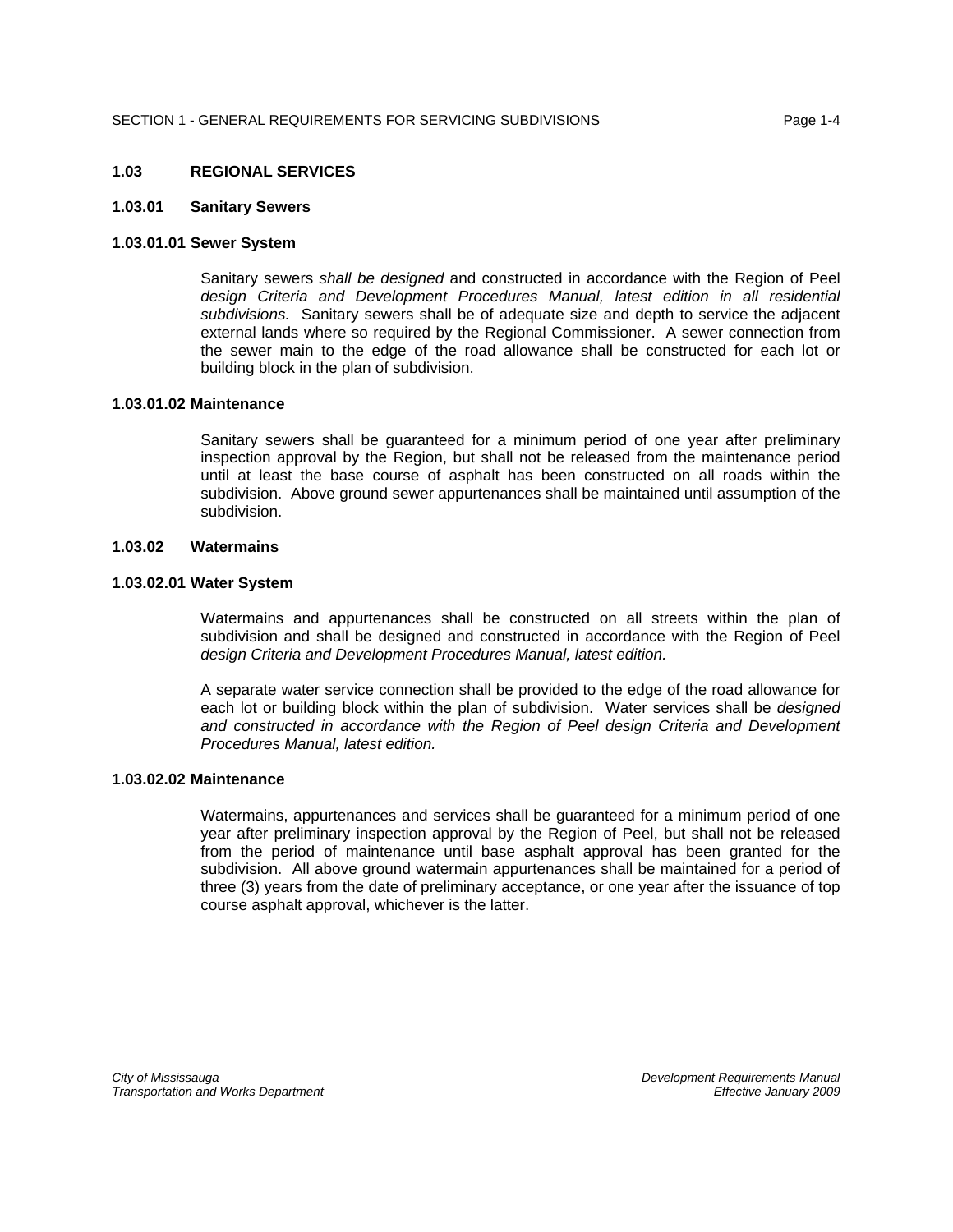# **1.04 STREET NAME AND TRAFFIC SIGNS**

Street name and traffic signs shall be supplied and erected by the Developer. Temporary street name signs shall be supplied, erected and maintained by the Developer in order to facilitate deliveries during the construction period.

Temporary regulatory signs must be reflective. All permanent signs must be to City Standard.

Once the proper traffic signs and street name signs have been installed, the Traffic Section will inspect the installations. Upon approval by the City, maintenance will be completed by the City with costs charged to the developer until assumed by the City.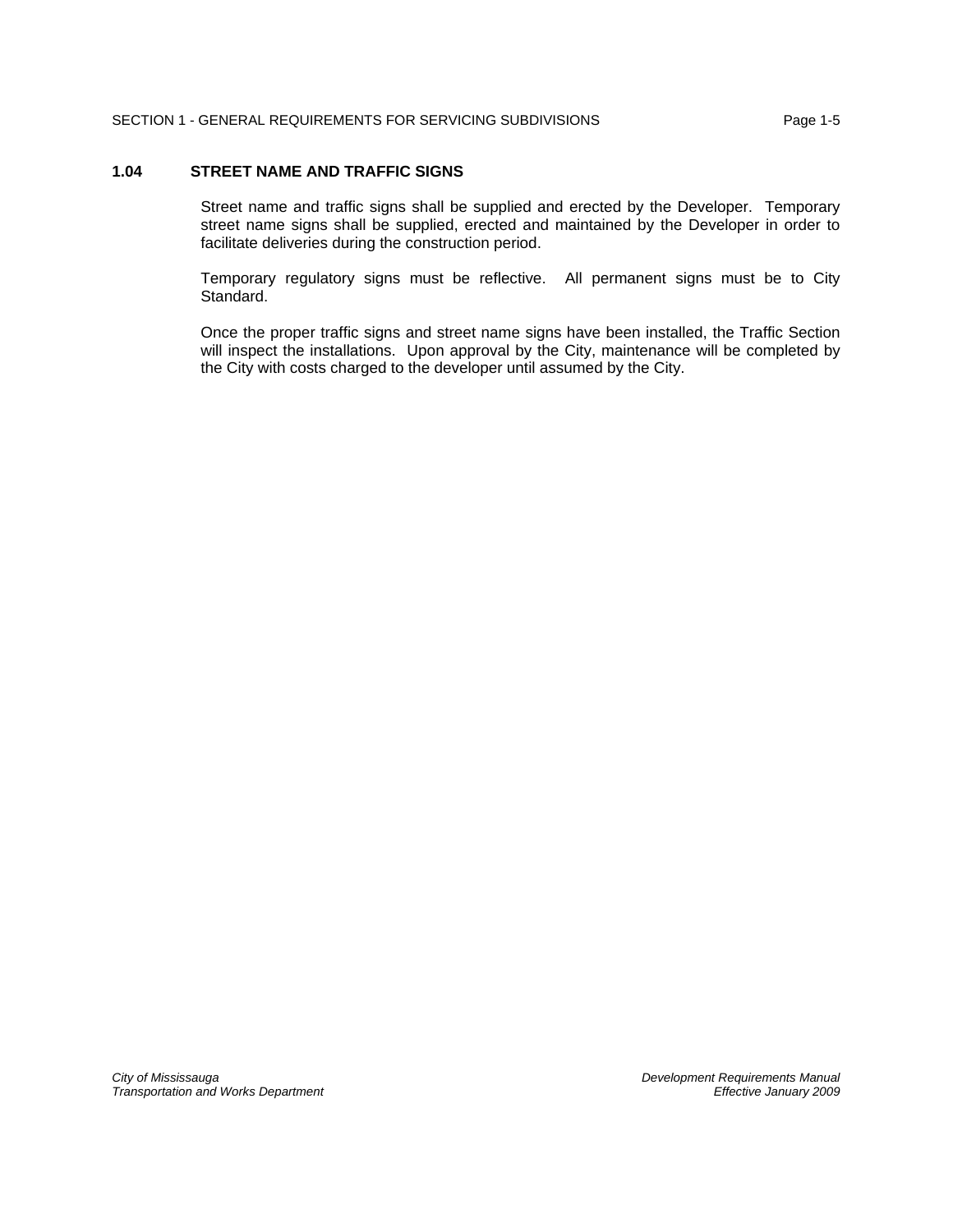## **1.05 ROADWAY MARKINGS**

Pavement markings will be installed on all roadways greater than two lanes in width by the City at the Developer cost or on other roads as required by the Commissioner of Transportation and Works. The Developer shall be responsible for stop bars on roadways that are up to two lanes in width.

These pavement markings will be installed by the City at the developers cost on the top coat of asphalt and in some circumstances on the base coat of asphalt.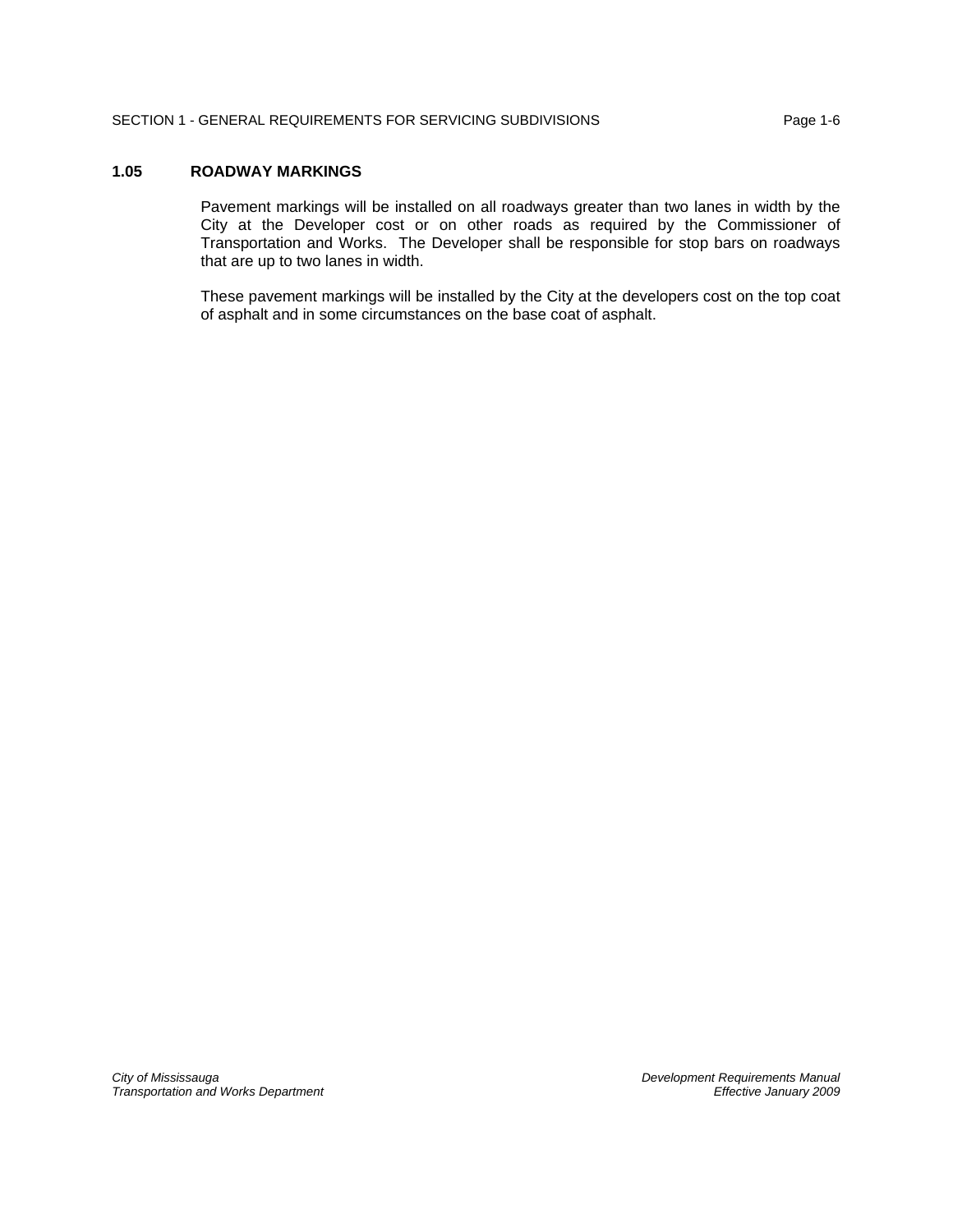### **1.06 TRAFFIC SIGNALS**

The underground portion of future traffic signals is to be installed by the Developer including conduit, handwells and traffic signal power service pedestals. The above ground portion of the traffic signal will be installed by the City. Future traffic signals are generally at intersections along major collector and arterial roadways.

Approval of the conductors and grounding is to be received from Enersource. The conductors and grounding are to be installed at the time of installation of the pedestals. The Developer must guarantee and maintain the pedestals and their connections until the end of the above ground maintenance period.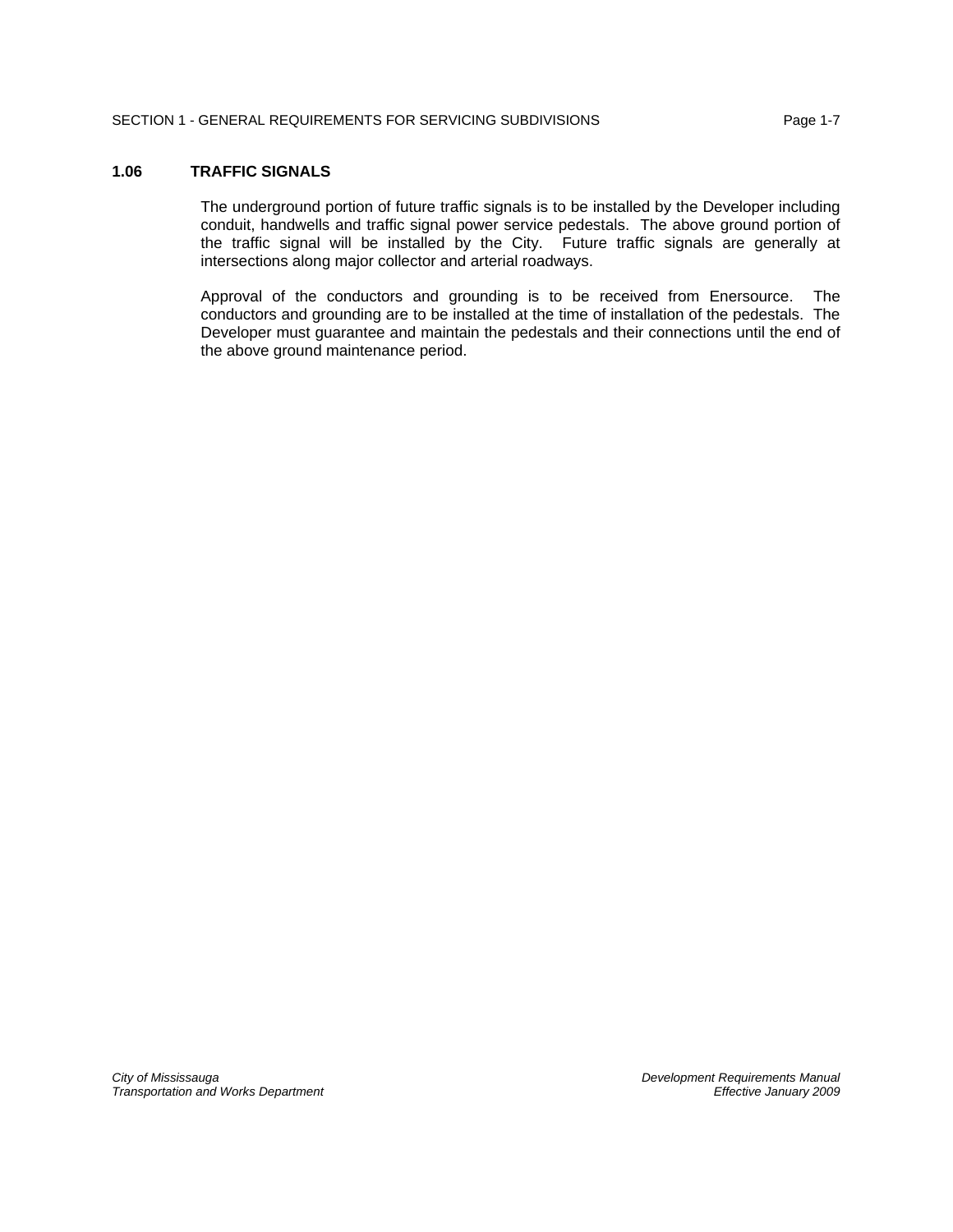### **1.07 STREETLIGHTING**

Streetlights are to be installed along all streets and public walkways in accordance with the most recent lighting requirements and standards of the City of Mississauga.

Electrical work is to be designed and constructed in accordance with the most recent requirements and specifications of Enersource Hydro Mississauga. Approval by Enersource Hydro Mississauga is required before any street lighting will be assumed into the City's streetlight inventory. The Developer must guarantee and maintain the lighting until one year after assumption. Energy charges will be paid by the City upon energization of the streetlighting.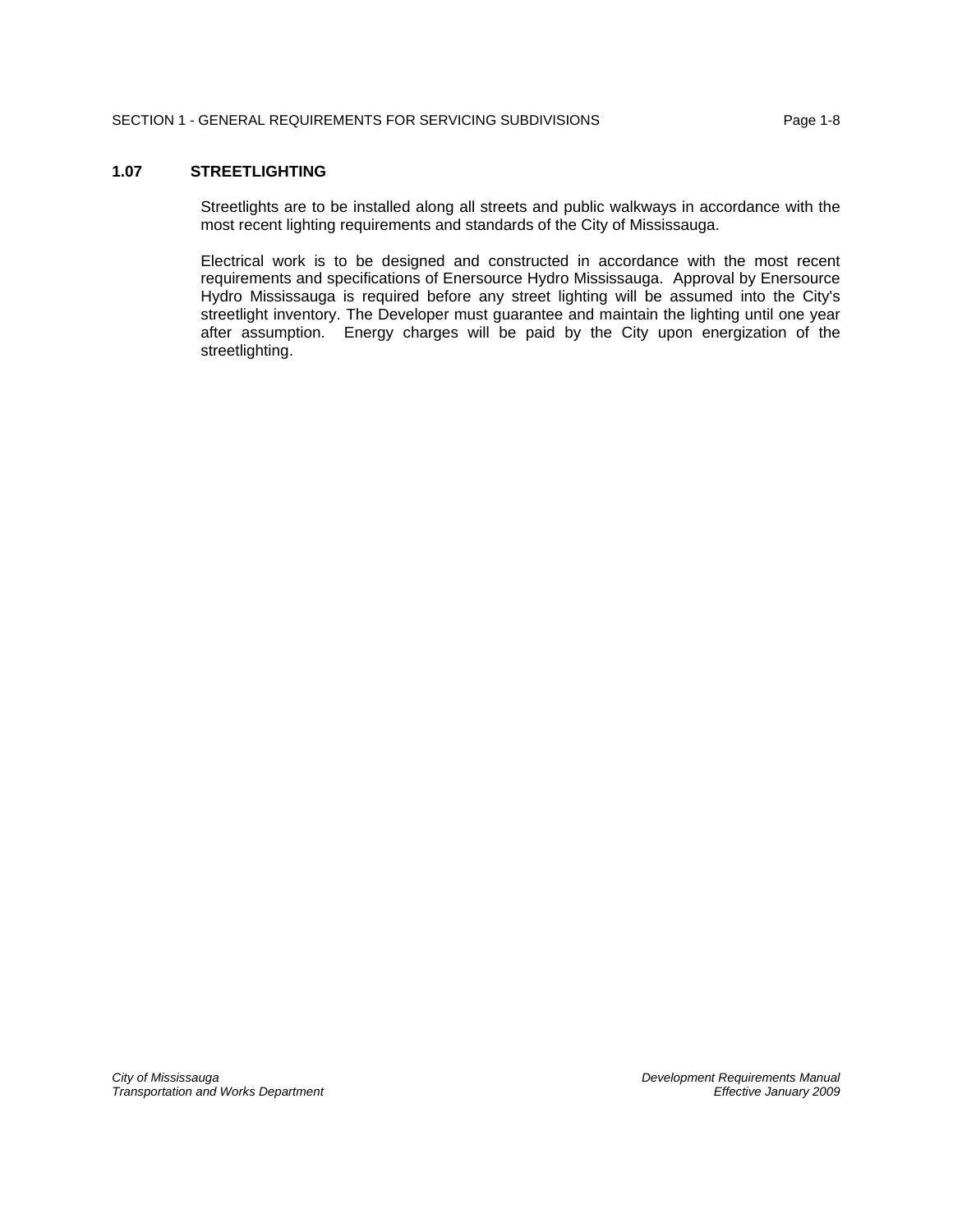## **1.08 FENCING**

Fencing shall be in accordance with the most recent requirements and specifications of the City of Mississauga.

Fencing is required:

- Along side yard flankage and/or rear yards backing onto major collector and arterial roadways unless noise attenuation barriers are required.
- Along public walkways (In accordance with City Standard 2240.050)
- As designated by the Commissioner of Transportation and Works

For single family lots, semi-detached lots, or multiple family lots of not more than four dwelling units, a 1.2m fence is required.

For any other type of development, a 1.8m screen fence is required.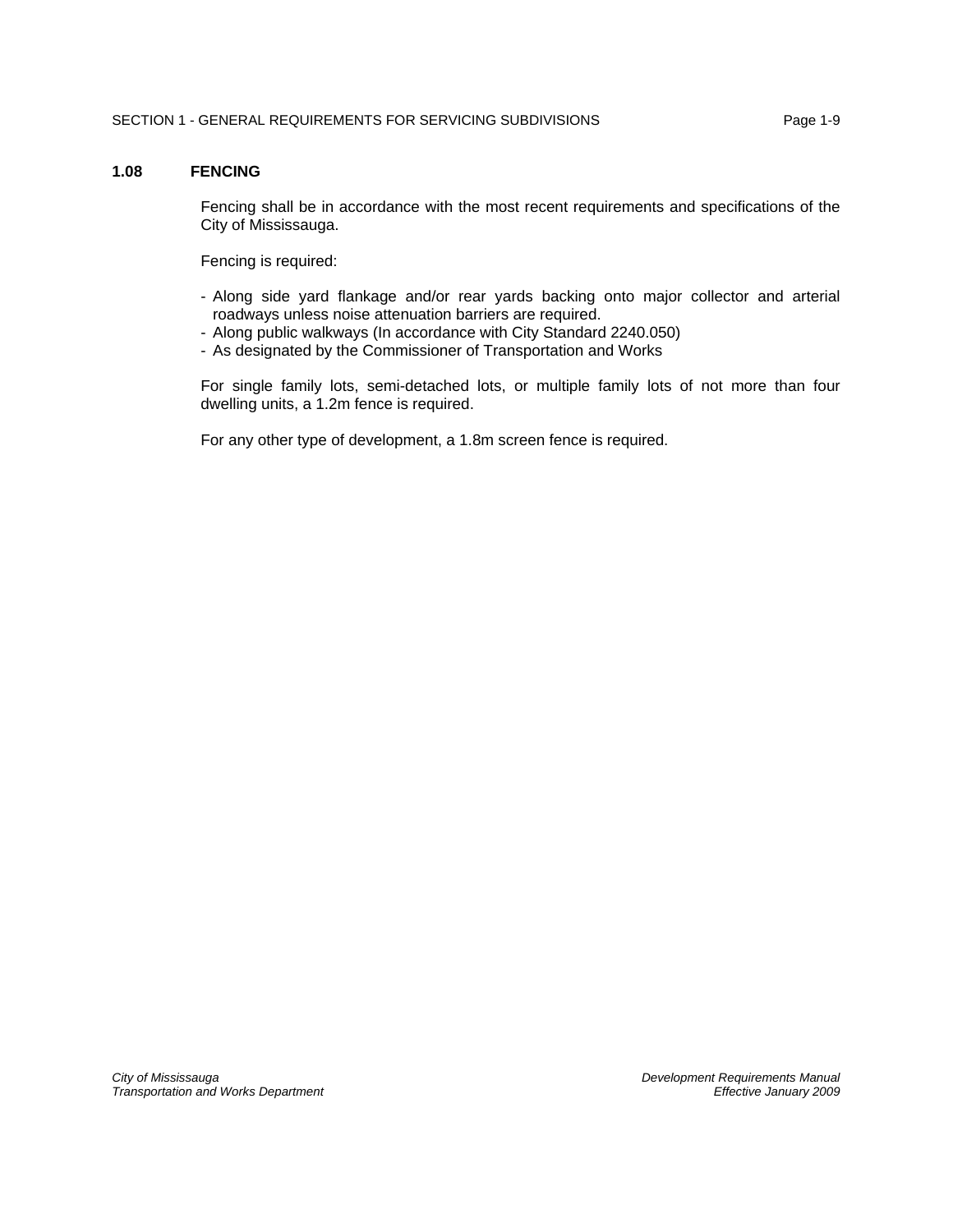#### **1.09 TREES**

Trees are required on road allowances and are to be planted in accordance with the requirements of the City's Recreation and Parks section of the Community Services Department.

Fencing, screening and landscaping works required within the development shall require approval from the City's Planning and Building Department.

*City of Mississauga Development Requirements Manual Transportation and Works Department*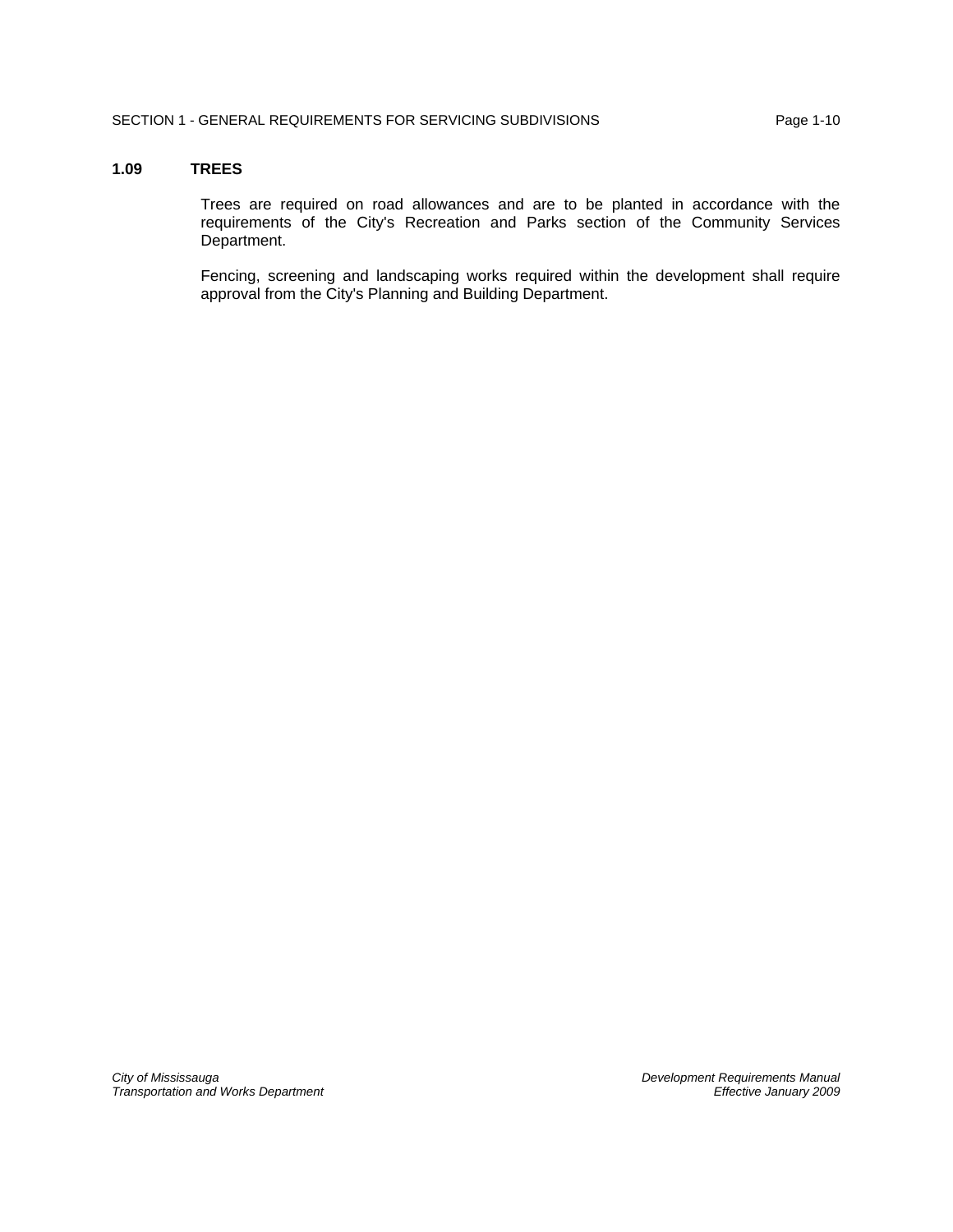# **1.10 LOT GRADING AND SODDING**

The grading and sodding of lots in a subdivision must be in accordance with the most recent requirements and specifications of the City of Mississauga.

*City of Mississauga Development Requirements Manual Transportation and Works Department Effective January 2009*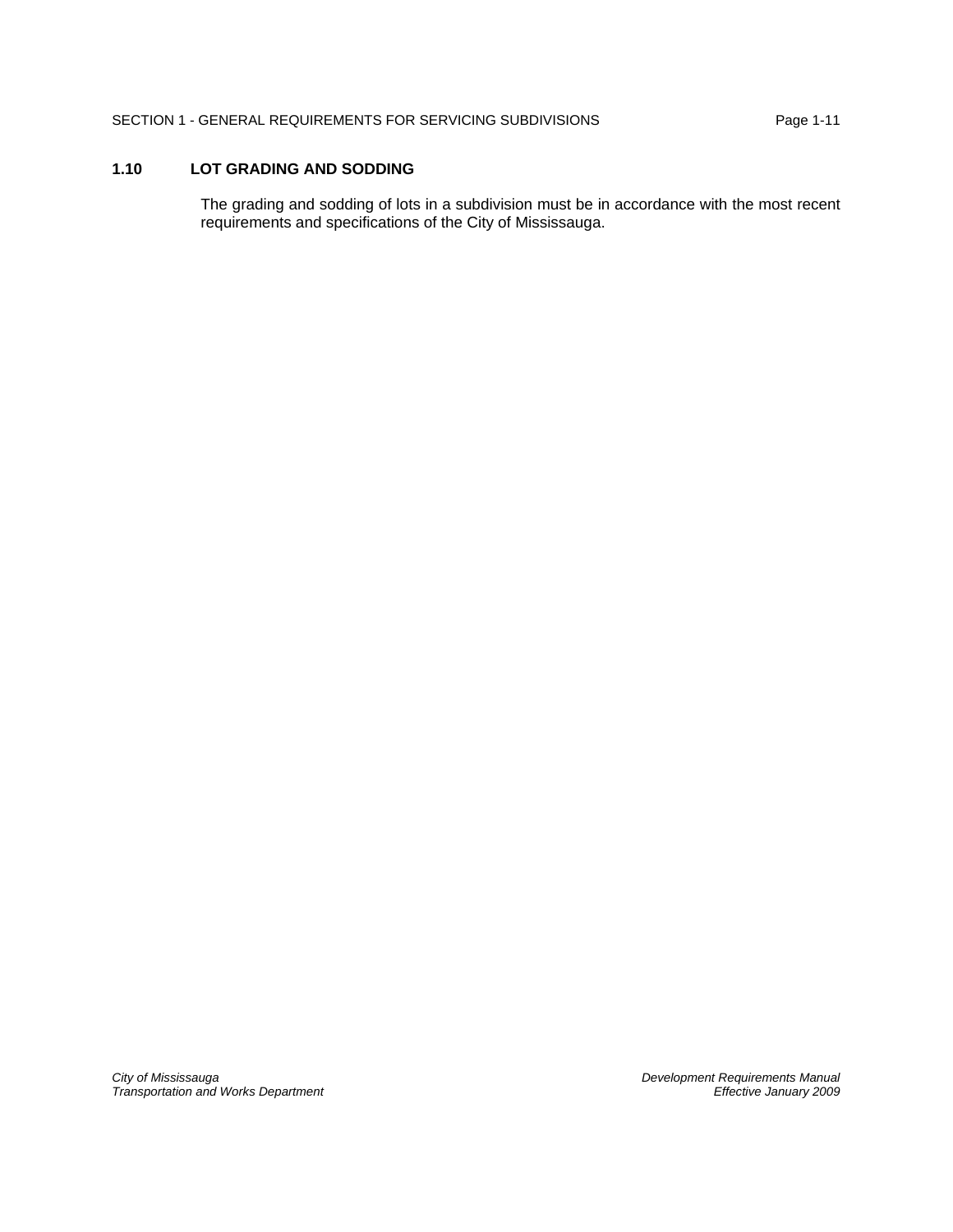## **1.11 BLOCK GRADING**

The grading and drainage of blocks in a subdivision must be in accordance with the most recent requirements and specifications of the City of Mississauga.